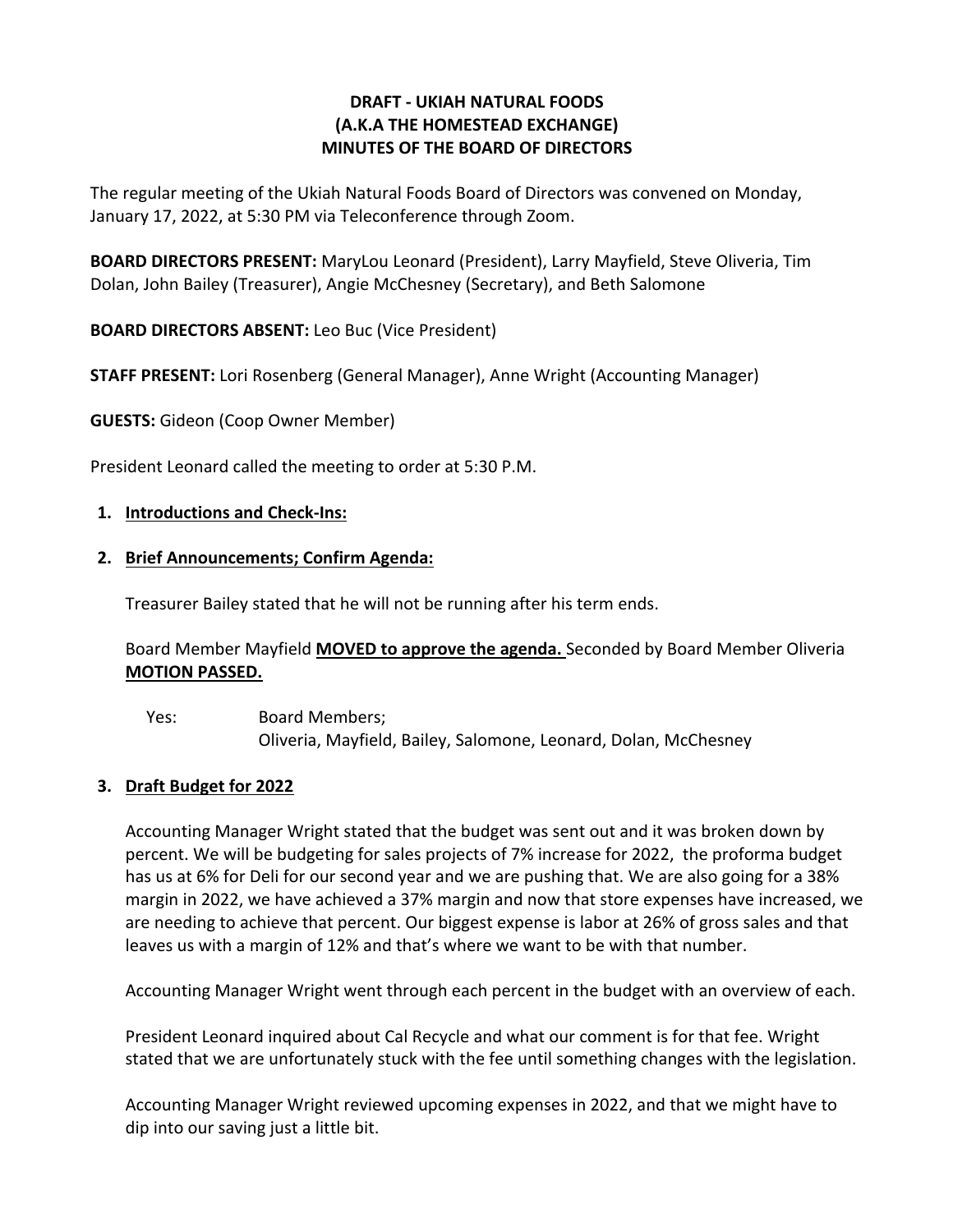Treasurer Bailey reviewed what was discussed at the Finance Committee about the budget.

## **4. Consent Agenda:**

Board Member Mayfield **MOVED to approve the consent agenda.** Seconded by Board Member Oliveria. **MOTION PASSED.** 

Yes: Board Members; Oliveria, Mayfield, Bailey, Salomone, Leonard, Dolan, McChesney

#### **5. Board Responsibilities with Strategic Plan Tactics**

Will be discussed at next month's meeting.

#### **6. GM Report:**

GM Rosenberg stated that we are at 15 positive COVID cases, with one more pending. The solar project is happening, those plans will be changing slightly as the plans were done before the store got the generator. The new round up at the register program has been doing great and is positive. Our advertising on the on the side and back of MTA's buses has not gone up. We have been getting new memberships, and that's been great. COVID has been hard for the store and the last couple of weeks have been hard with staff out. Our turnover rate for 2021 77.4% which is not too bad as industry-wide was in the 90's. We can sign up 9 staff for DEI training from NCG, TMI has prepared this self-directed training to start in March. We will now have same day pick up with Webcart in hopes this will get more people to use this in the future. We rolled out hot pizzas and they are selling out and we are selling cheesecake that an employee is making. Hot panini sandwiches will be coming out soon.

Meeting with auditors will be happening next month with the board.

#### **7. Board Elections**

Next board meeting.

#### **8. No Mask Protesters**

GM Rosenberg stated that we have had no new incidents. Board Member Oliveria inquired if GM Rosenberg received feedback from UPD. GM Rosenberg stated that she has not reached out them since her last conversation with the Police Chief.

Board Member Salomone inquired if we have consulted an attorney? What happens if one of the protesters applies to run for the board? Board Member Mayfield stated that there are no automatic appointments. GM Rosenberg that the board appoints the members to the board and that an attorney has not been contacted. There has been only on person identified of the protesters who was a member. Board Member Salomone stated that she is still for escheating